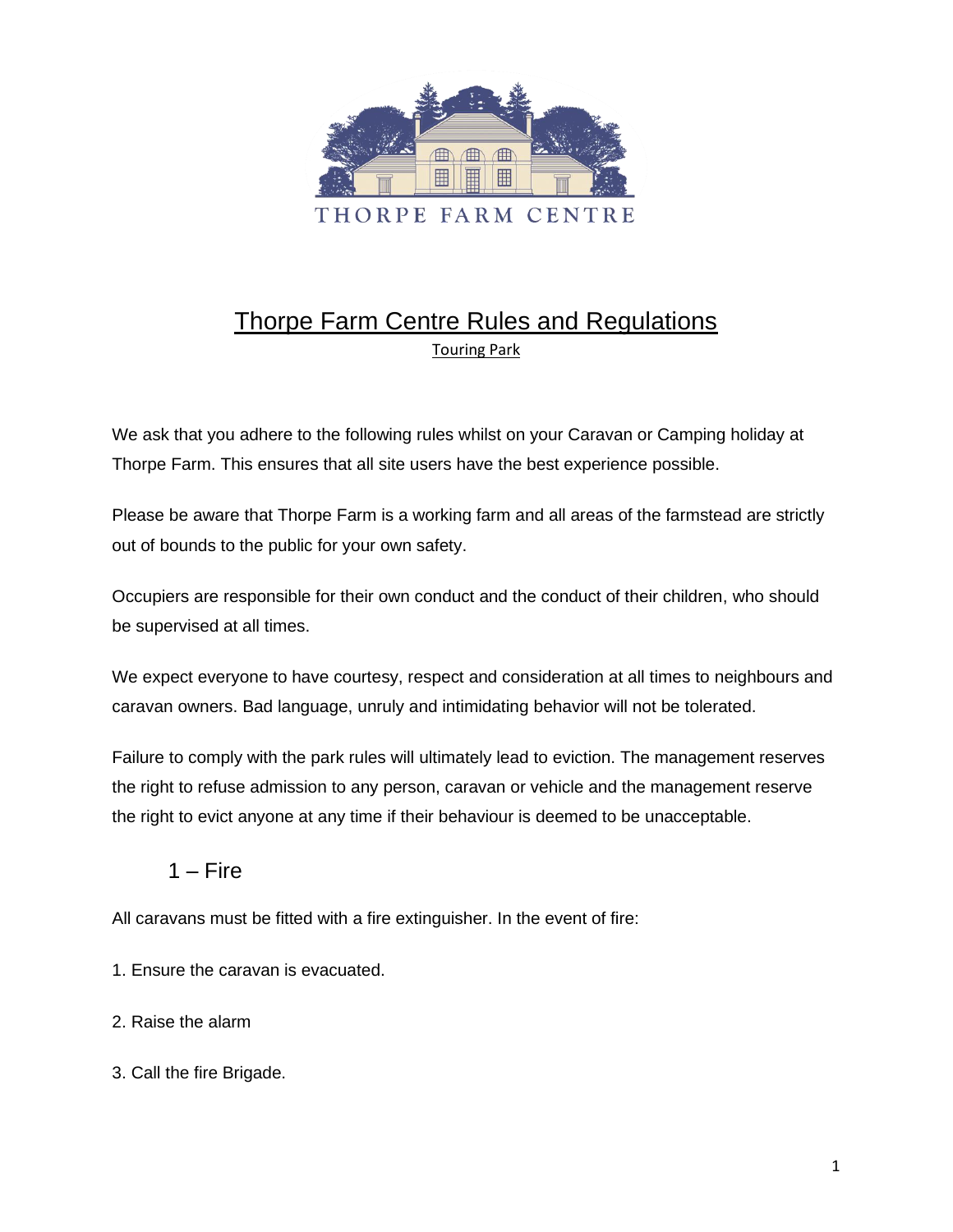4. Alert the park owners

## 2 –The Courtyard - Reception, Restaurant & Farm Shop

The Reception, Farm Shop and Restaurant are open 9.00am to 5.00pm Monday to Sunday (Thorpe Farm reserves the right to change these times should it be necessary). During the summer months extended hours may be offered. Opening times will be published at the entrance to the premises.

Useful Telephone Numbers:

Owner – Paul Barkes – 07909 910255

Barnard Castle Surgery Appointments – 01833 690408

Barnard Castle Tourist Information – 01833 638212

Local tourist information is available at the Shop. For more information on the area, please do not hesitate to ask.

## 3 – Arrival/Departure

Pitches are available from 1pm on the day of your arrival. You are requested to vacate your pitch by 11:00 a.m. on your day of departure. If you wish to extend your stay, please contact the Reception or Park Manager the day before your expected departure date. If it is possible to extend your departure time there will be a charge.

## 4 – Late Arrivals

If you arrive after the Reception opening hours, please call the telephone number located on the external door and a member of the team will meet you and take you to your pitch.

## 5 – Pitches

Please note that when pitching your caravan, due to fire regulations, there must be at least three meters between an awning and a neighboring caravan. For tents, or caravans without an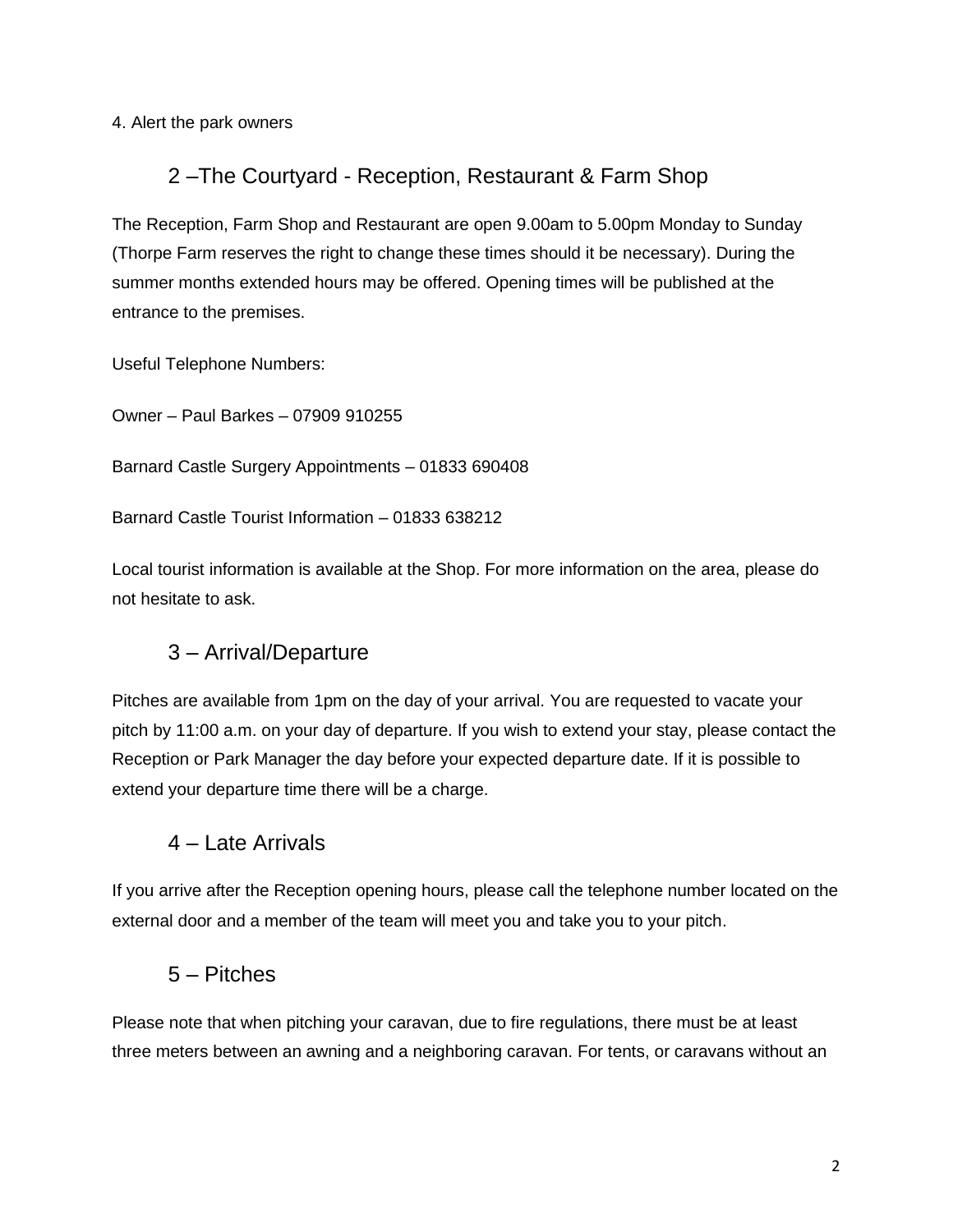awning six meters is required. You will be asked to re-pitch if these distances are not adhered to. One windbreak is permitted per pitch, with a maximum of six poles.

Gazebos are permitted on tent pitches at an additional cost.

## 6 – Caravans Awnings

The use of Electric or Gas heaters in awnings is strictly forbidden.

## 7 – Insurance

Thorpe Farm Caravan Park accepts no responsibility for loss, damage or theft of any property, including vehicles, caravans, and contents thereof.

Customers must ensure that they have adequate insurance and their property is secured at all times.

## 8 – Speed Limit

The speed limit on-site is 5mph. As there are often young children playing, we ask you to take special care when driving on-site.

## 9 – Cars

Only one vehicle is allowed per pitch. There is an additional cost for extra vehicles per pitch. Please remember the 5mph speed limit.

## 10 – Commercial Vehicles

Parking of Commercial Vehicles on site must be discussed with the owner prior to coming on site.

## 11 – Electric Vehicles

Electric vehicles must not be charged anywhere on site including your pitch electric point. Please use the nearest electric point at Greta Bridge.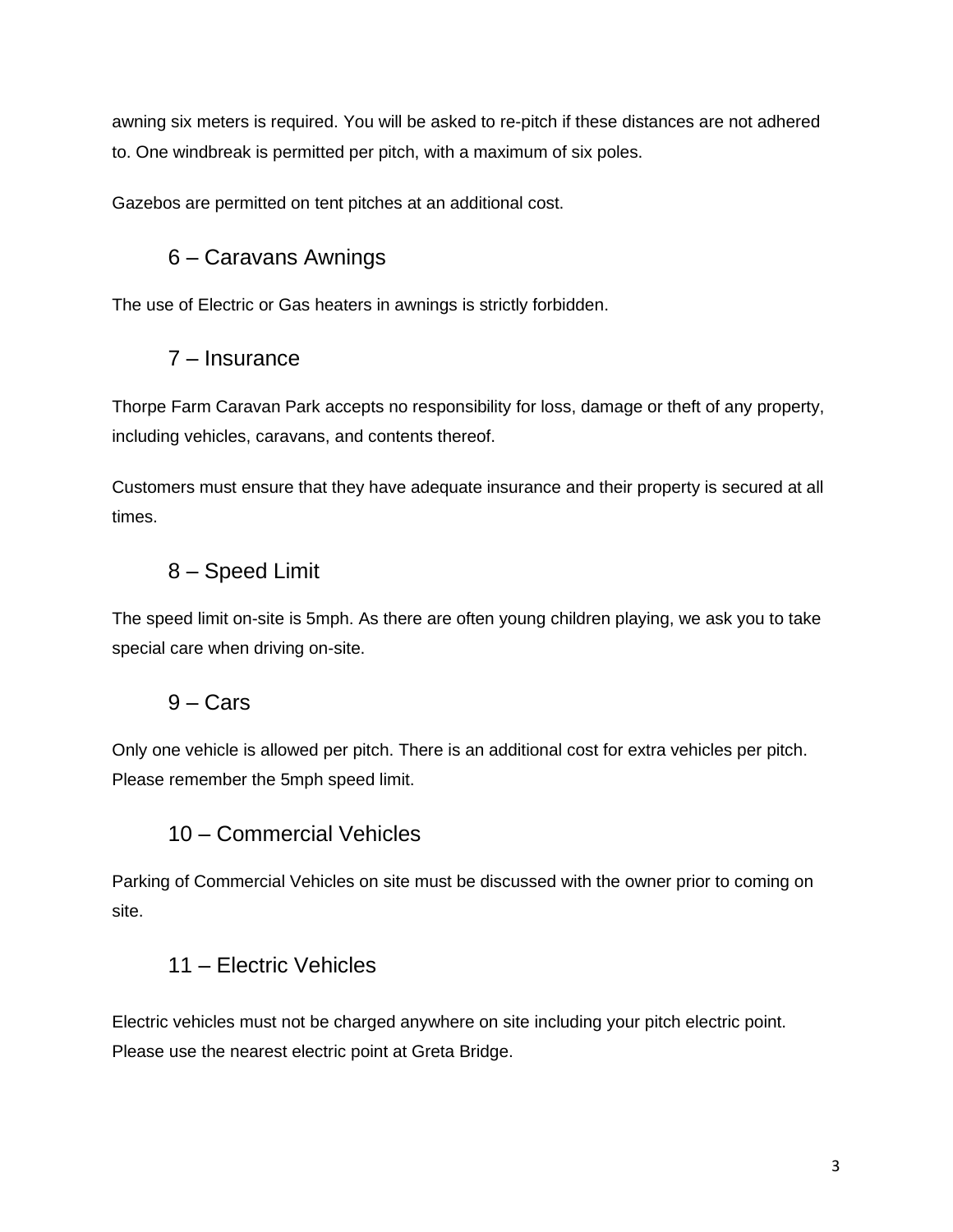#### 12 – Generators

Generators are not allowed on site.

#### 13 – Barbecues & Fire Pits

Barbecues and Fire Pits may be lit provided they are in enclosed containers and raised off the ground. Please ensure the smoke and fumes do not annoy other site users. Fires must be extinguished by 10.30pm. Do not forage for wood, wood is sold in the Farm Shop.

## $14 -$ Dogs

At Thorpe Farm we offer a dog-friendly caravan and camping holiday. However we request that dogs must be kept on a leash at all times whilst on-site. Please be courteous and always clean up after your dog. There is a maximum of two dogs per pitch.

Our dog walking area is superb so please feel free to have a wonder with your dogs, where they are able to run free but please remember to clean up after them and respect other walkers who may not be as dog friendly!

## 15 – Wildlife & Vegetation

Respect of the flora on the park is expected. Please do not allow children to climb, break or otherwise damage the trees and bushes

Please do not feed the animals in and around the site.

#### 16 – Noise

Please keep noise at a level which will not disturb other site users, quiet from 10pm around your caravan, awning or tent and silence during the hours of 11pm until 7am.

## 17 – Walks, Bicycle and Motorized Toys

Cycling is permitted on site and on the adjoining bridleway. Motorized toys must adhere to the speed limit of 5 mph and must be supervised at all times by a responsible adult.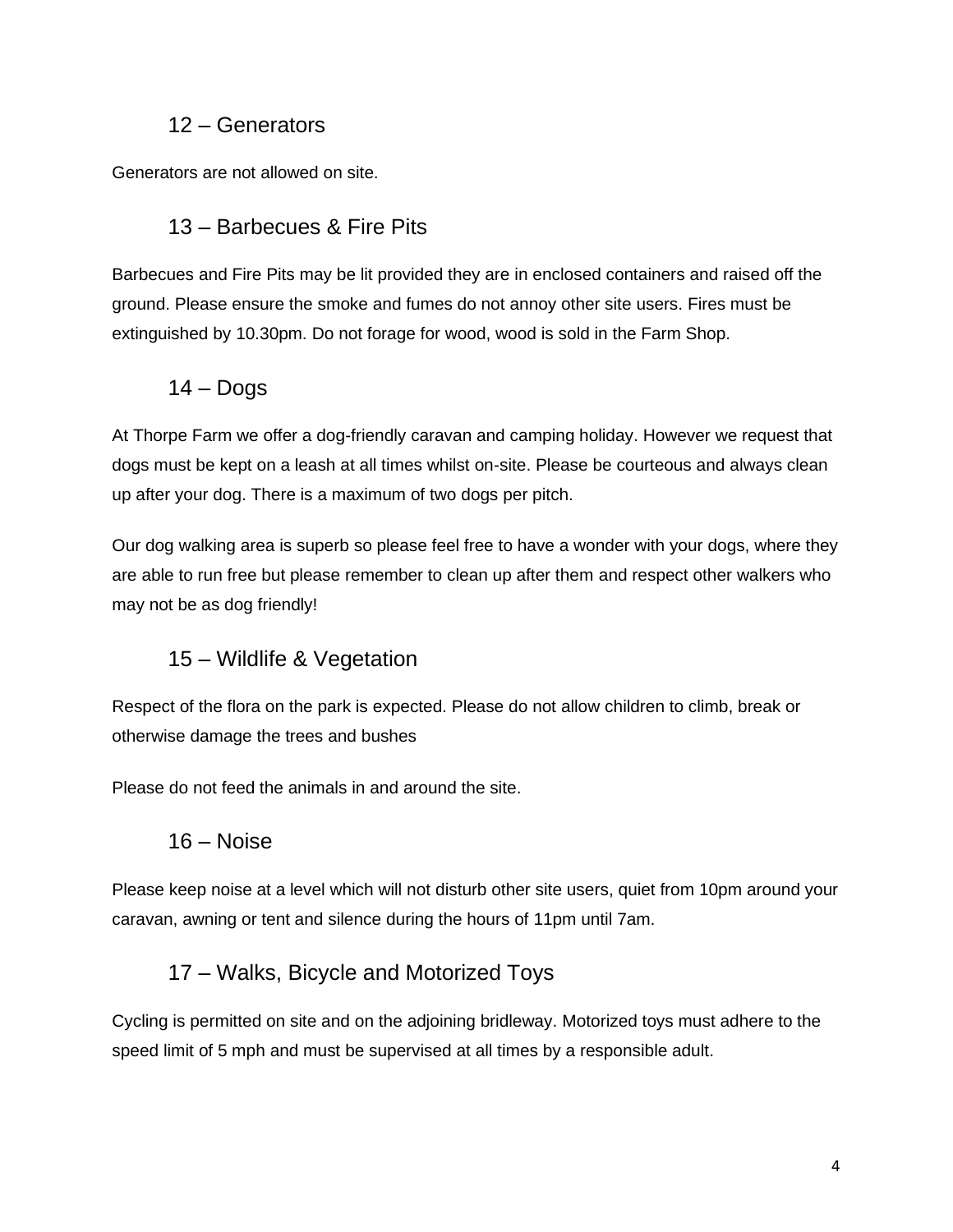As well as the Heritage Wood walk, which is approximately 1 mile long we have an underpass across the side road that takes you under the A66 giving you access to many walking and cycling routes.

### 18 – Cleanliness

We make every effort to keep the site facilities clean and tidy and ask for your assistance in maintaining this standard by using the refuse and recycling bins and chemical disposal points provided, and by leaving all facilities clean after use. Please adhere to all the signage around these points and in particular regarding Covid19 regulations. Please report any issues to reception, either in person or by calling 01833 627242.

## 19 – Rubbish Disposal

All rubbish and waste must be disposed of at the refuse area. Please do not allow your children to play in or around the toilet block or the waste disposal areas.

## 20 – Visitors

If you are expecting any visitors, please be reminded that they should park and pay at the Shop. All day visitors must make the Site Manager aware of their presence between the hours of 9.00 a.m. – 9.00 p.m.

All day visitors are welcome, subject to the current Covid19 regulations, but are chargeable and are the responsibility of the paying customer and must leave the site by 9.00pm (No Exceptions). All visitor cars must be left in the car park.

## 21 – Play Areas

The use of the play areas are entirely at the users risk and children under 10 must be supervised by an adult at all times. Please remind your children that respect for the equipment and others using the play area will be expected. If damages or breakages to equipment occur from misuse charges will be applied. Please inform the management should this occur.

Children must leave the play areas at dusk or 10.00pm at the latest.